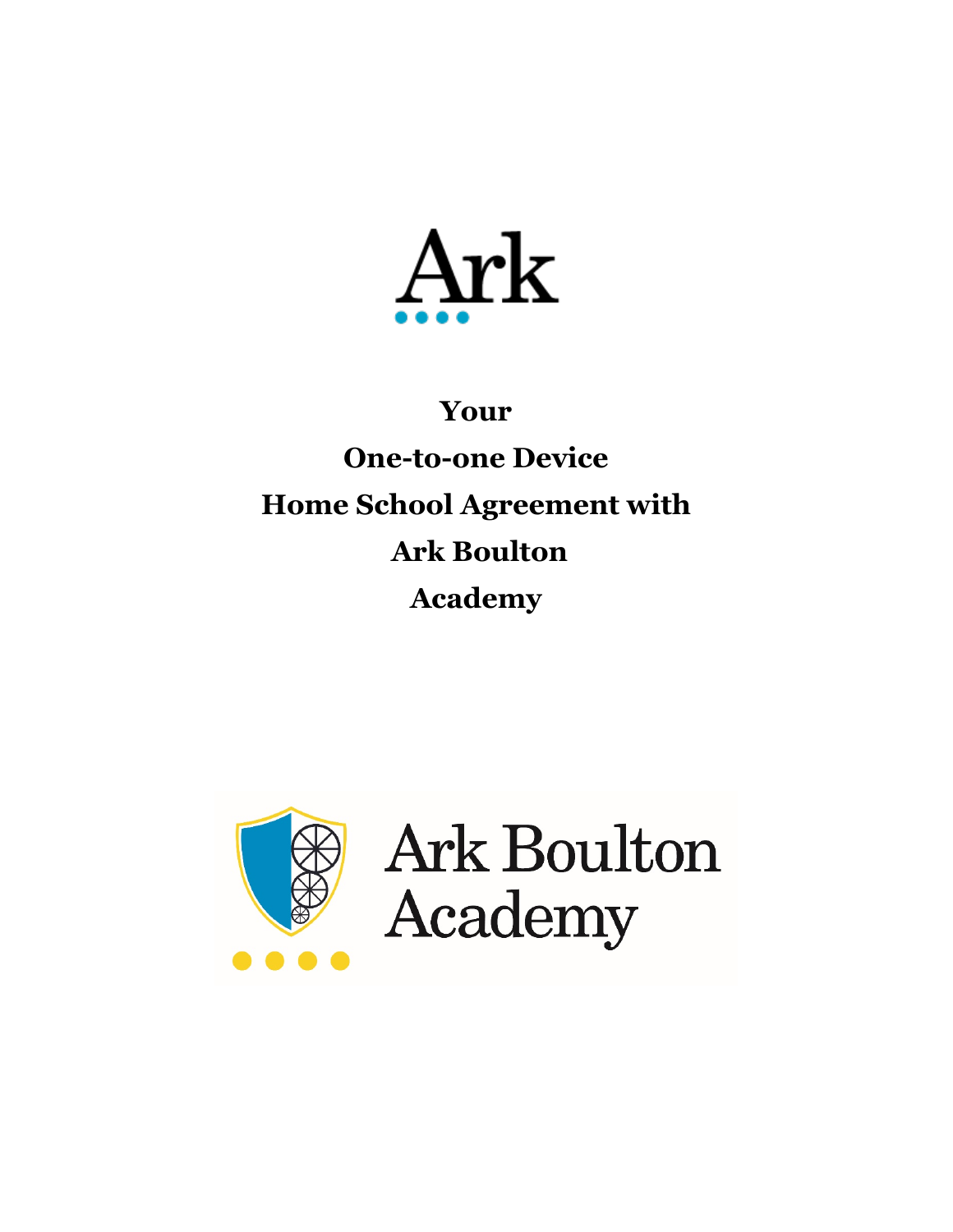## **Contents**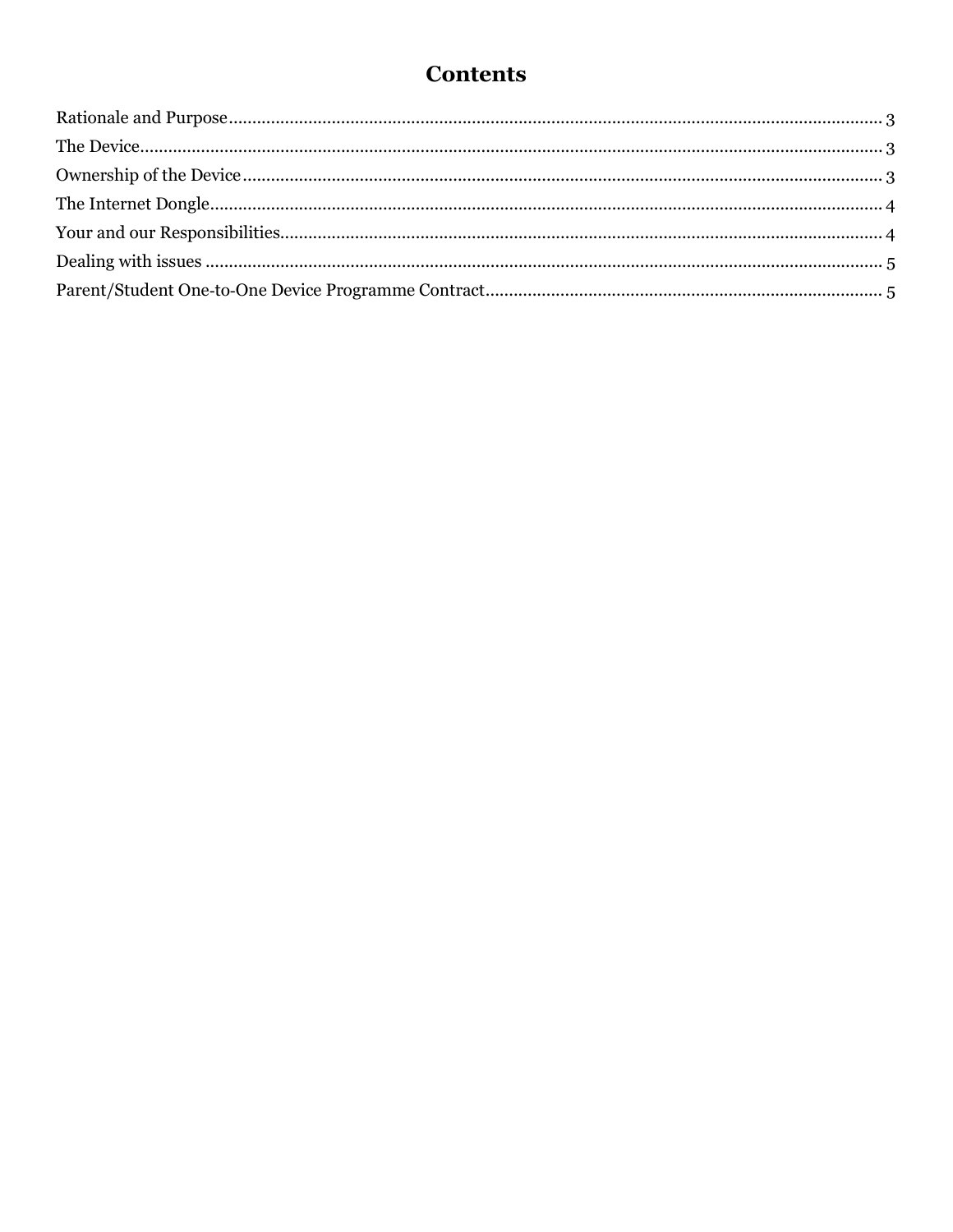#### **Rationale and Purpose**

<span id="page-2-0"></span>We are excited to share with you the details of our One-to-one Device Programme as part of our digital strategy.

By September 2021 each student in an Ark school, from Year 3 upwards, should have a 1:1 device which they can use to support their learning at home. This device will be a Google Chromebook from one of our technology partners.

The Chromebook that we will provide for your child provides more time for learning at home, which might include:

- 1. Completing usual homework on their Chromebook
- 2. Working through online learning materials that the school has shared
- 3. Researching on topics for school projects
- 4. Pre-reading articles or watching videos in advance of a new topic at school
- 5. Completing short tests to check learning from lessons during the day or week
- 6. Communicating with teachers and accessing lessons in the case of absence from school
- 7. Studying and revising independently for tests and exams
- 8. Catch up using online learning platforms when they have fallen behind in lessons
- 9. Learn new things as part of enrichment programmes and clubs

The Chromebooks will come with all of the apps and software that your child needs to support their learning for no additional charge. They will have access to email and Microsoft Teams to enable communication with their teachers and their peers as appropriate.

It is important to remember though that a Chromebook is an additional educational tool and not as a replacement for traditional teaching and learning methods. It is still important for your child to attend school every day and to participate in their lessons fully.

#### **The Device**

<span id="page-2-1"></span>After significant research for a suitable device, we selected Google's Chromebook for the programme. With their power, speed and versatility, the devices will give students and teachers everything they need to work with professional‐grade software, anywhere they want.

#### **Chromebook Features**

- Less than 8 seconds to boot up
- Long battery life
- Easy to manage centrally
- Works seamlessly with Office 365 and other cloud-based applications which our students and staff already use extensively.

The programme also provides the following benefits:

- The device is equipped with all the software required, including updates and upgrades.
- The device will seamlessly connect to the school's IT network both at School and at home
- The device is fully supported by the Ark IT Team.
- The device is under warranty against any hardware faults

#### **Ownership of the Device**

<span id="page-2-2"></span>Ark Schools retains ownership of the device and grants permission to the student to use the device according to the guidelines set out in this document and in conjunction with our Acceptable Use Policy. Ark Schools retains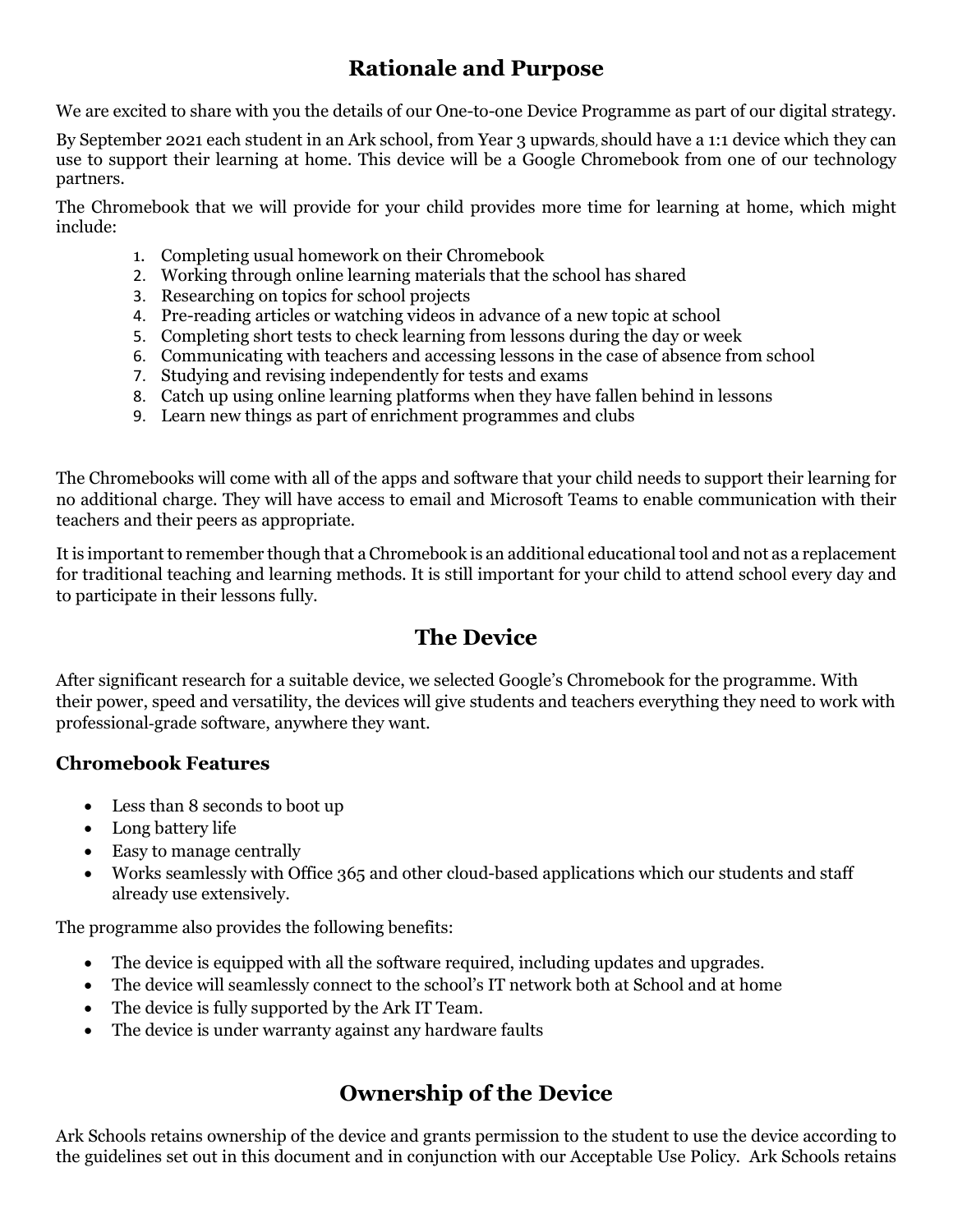the right to collect and/or inspect the device and accessories at any time, including via electronic remote access; and to alter, add, erase or delete installed software or hardware.

If your child leaves the school, you may should you wish, choose to purchase the device. The cost of this will depend on how long your child has had the device. Please ask if you are interested in doing this.

#### **The Internet Dongle**

<span id="page-3-0"></span>For the Chromebook to be of use at home, you need to have access to the Internet at home. We know that this is not always the case.

<span id="page-3-1"></span>If you do not have internet access at home then you should contact: info@arkboulton.org.

## **Your and our Responsibilities**

By accepting this device you are accepting these responsibilities as well. You agree to:

- Treat the equipment with as much care as if it were your own property.
- Allow all automatic updates pushed to the device by Ark Schools.
- Always keep the device secure (or in a secure place where others do not have access) or with you (or within your sight).
- Use the device on a hard, flat surface. Leaving a device on a soft surface (blankets, pillows, furniture) can lead to overheating and damage.
- Keep the equipment clean. For example, avoid eating or drinking while using the device.
- Care for and prevent damage to the power cord (you will be required to pay for replacements).
- Refrain from applying any stickers, paint, glitter, or other decorations. The device is the property of Ark Schools and should not be altered.
- Parents/Guardians/Students are welcome to purchase a decorative case or add stickers to a case they have purchased.
- Clean the screen with a soft, dry anti-static cloth or with a screen cleaner designed specifically for LCD type screens only.
- Establish a routine of charging the device at home overnight.
- Read any safety warnings included with the device.
- Ark Boulton will monitor the use of the laptop through its SENSO safeguarding software.

You agree not to:

- Let anyone else use the device you have been assigned. Loss or damage that occurs when anyone else is using your assigned device or accessories will be your full responsibility.
- Expose the device to extreme temperatures or elements including water.
- Remove or cover the device asset tags on the bottom of the device or power cord.
- Change the physical structure of the device. Doing so will void the warranty, and you will be responsible for the repair or replacement cost.
- Remove or interfere with the serial number or any identification placed on the device.
- Do anything to the device or accessories that will permanently alter it in any way.
- Touch the device screen with sharp objects (e.g., pen, pencil, etc.). Close the device with an object (such as pencils, pens or headphone plugs) on the keyboard that can damage the screen.

Ark Schools have responsibilities too. By accepting this device, you are accepting that Ark Schools can discharge our responsibilities as well. You agree that: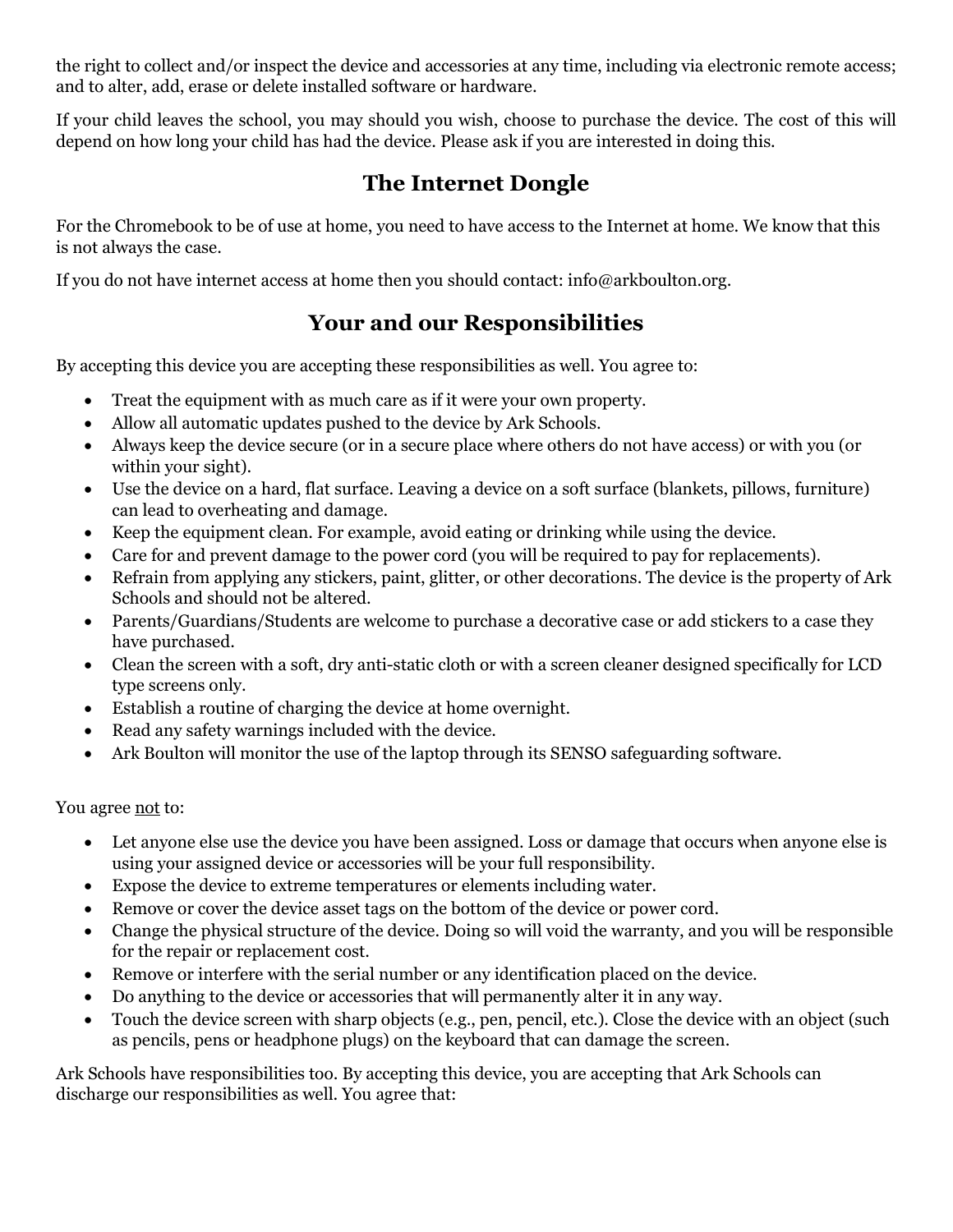- Ark Schools will monitor your use of the device using a variety of methods to ensure compliance with Ark School's Student Acceptable Use Policy and this agreement. Any attempt to "jailbreak" the device or remove the Ark Schools profiles will result in disciplinary action.
- All aspects of Ark School's Student Acceptable Use Policy remain in effect during the use of the device. We will provide content filtering outside of the network. However, Ark Schools does not have full control of information on the Internet and no filtering solution is perfect. Further details can be found in the accompanying Safeguarding Policy.
- The use of any Internet-based file-sharing tools or Proxy Apps/websites or VPNs designed to circumvent filtering software are explicitly prohibited. File sharing applications and protocols may not be used to facilitate the illegal sharing of copyrighted material.
- Students are permitted to alter or add files to customise the assigned device to their own working styles (i.e., wallpaper, default fonts, and other system enhancements). All customisations must follow the Ark Schools Student Acceptable Use Policy.

## **Dealing with issues**

<span id="page-4-0"></span>If your device becomes faulty or damaged:

- Take it to the student reception at Ark Boulton between 08:00 and 08:25 (before the school day starts). You will be asked to complete a form regarding the fault and the academy will log the device for repair
- You will be given a temporary device to use while we send your device off for repairs. The same agreement covers the temporary device.
- If the device handed in has a repair that may not be considered as covered by the warranty a loan device may not be provided.

#### **Warranty and Repair Costs**

Free and included:

- Anything covered by the 1-year manufacturer warranty covering hardware and manufacturing defects.
- Anything software related where appropriate software up to and including the Operating System needs to be re-installed.

Not included and therefore paid by the Parents/Guardians/Students

- Hardware repairs after the first year.
- Repairs to cover accidental damage.

The maximum charge if the device is written off and a replacement is required is the Cost Price of the device. This is currently £200 however this may increase over time due to inflation and currency rates.

Typical charges for typical repairs are:

| Job                  | <b>Details</b>                                                                                                                             | <b>Price</b> |
|----------------------|--------------------------------------------------------------------------------------------------------------------------------------------|--------------|
| Screen repair        | Supply and replace broken laptop screen.                                                                                                   | E120         |
| Replace power socket | Supply and replace power socket for laptop.                                                                                                | E60          |
| spillage             | Repair liquid damage/drink Dry out various parts, assuming none need replacing. (If replacements<br>are needed, the price will be higher.) | £60          |

## **Parent/Student One‐to‐One Device Programme Contract**

<span id="page-4-1"></span>The following items reiterate some of the most important points covered in the Student Device Home School Agreement.